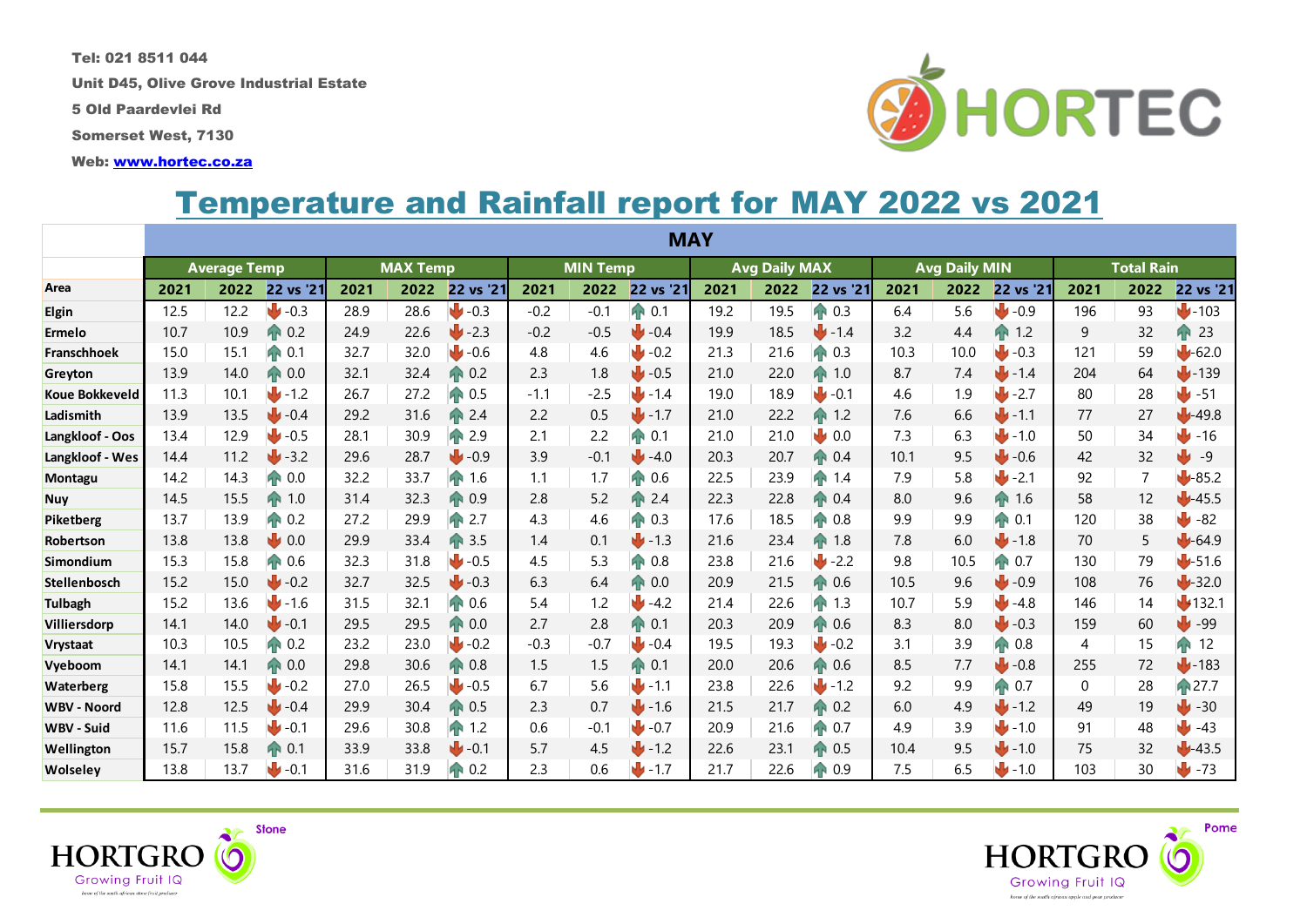## **Correctly calculating Utah (Richardson) chill units**

In our industry, Utah chill units have been calculated from the arbitrary date of 1 May. This is incorrect as according to the model, chill units should be counted from the lowermost inflection point, i.e. the lowermost or most negative turning point, of the annual accumulated chill unit curve. In warm areas and in a warm season, the inflection point might occur much later than 1 May while in cold seasons and in cold regions, it might occur before May. The figure below illustrates how different calibrations of the Utah model can affect the reported accumulated chill.



In the figure above, the blue solid line represents year 1, where the model has been correctly calibrated, so units only begin to accumulate from the inflection point, which happens to be 1 May. The red solid line, however, indicate that in year 2, chill units are also accumulated from 1 May, but the inflection point only occurs at the end of May. The result is an accumulation of negative chill units during May of year 2, which incorrectly reduces the reported data. The red dashed line indicate the accumulated chill units in year 2 if the model is correctly calibrated to start counting chill at the actual inflection point which is at the end of May. For more information, view issue 13 of the Fresh Quarterly - <https://www.freshquarterly.co.za/publication/fresh-quarterly-issue-13-june-2021/> Thanks to Dr Nigel Cook for contributing the data set for this chart.

From winter 2022, we will be reporting Utah chill units from the inflection point, as specified by the model. Since inflection points can only be determined in retrospect, this means that we cannot yet report chill unit accumulation because some regions/stations might still reach their inflection points. When reporting chill units in a subsequent report, we will also include a table with re-calculated chill units for previous years so that comparison between years is possible.